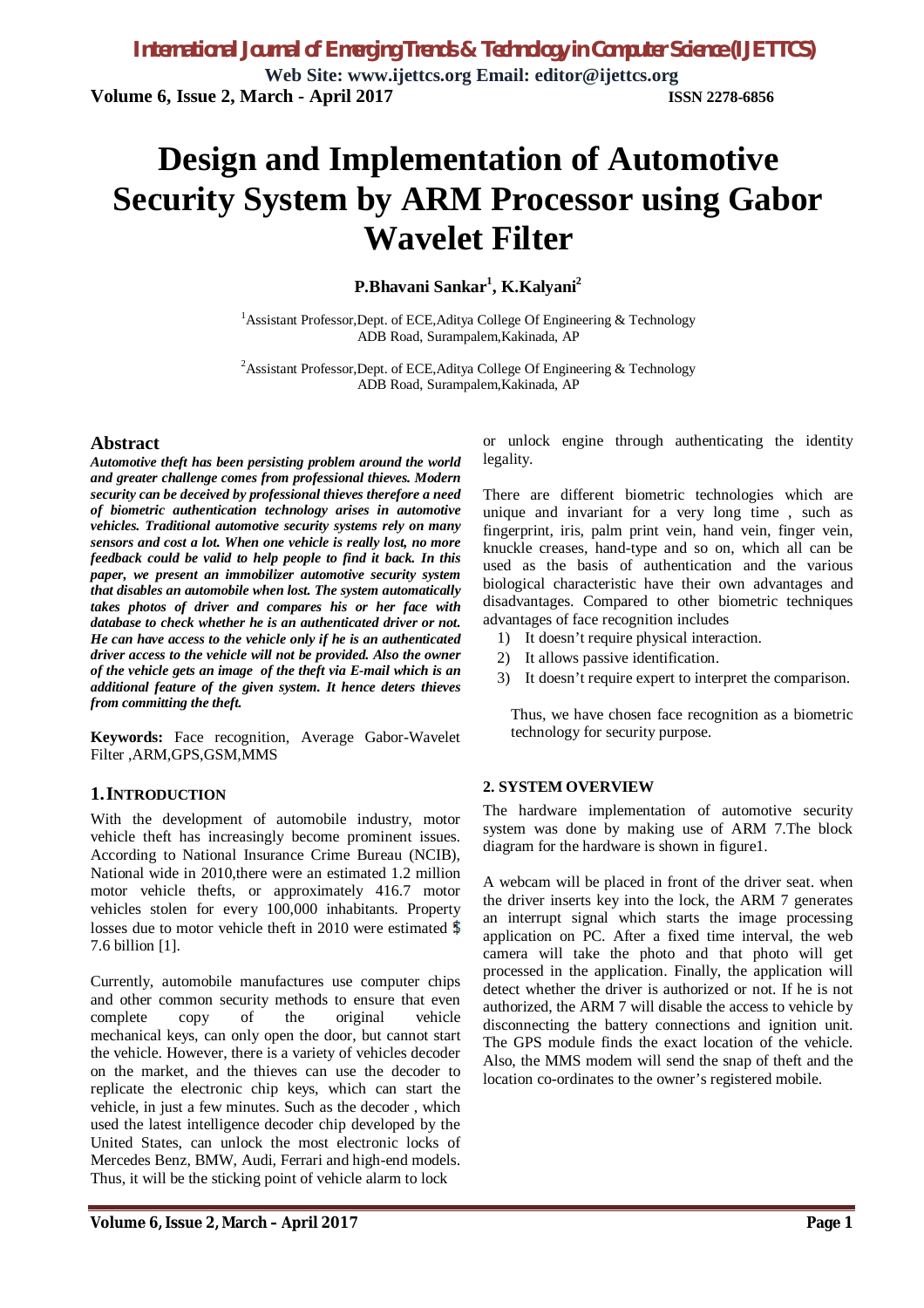**Web Site: [www.ijettcs.org](http://www.ijettcs.org) Email: [editor@ijettcs.org](mailto:editor@ijettcs.org) Volume 6, Issue 2, March - April 2017 ISSN 2278-6856**

# **Ignition Control Unit** Image Processing<br>Application on PC ARM7TDMI Driver Circu LPC2148 Module GPS Mode MMS M Relay Vehicle Battery Power simply to various section **111111** Power Supply

**Fig 1:** Block Diagram of Automotive Security System

# **3.IMPLEMENTATION**

### **3.1.Face Detection Subsystem**

The Face Detection Subsystem (FDS) involves,

### **Image Acquisition Subsystem**

Image understanding starts with image acquisition. The purpose of image acquisition is to acquire the video images of the driver face in real time. A camera installed in the vehicle, which capture image and sent it to face detection and face recognition stage. The acquired images should have relatively consistent photometric property under different climatic ambient conditions and should produce distinguishable features that can facilitate the subsequent image processing. In real vehicles, a moving vehicle presents new challenges like variable lightening, changing background and vibrations that must be haven in mind in real systems. The image data is transmitted to the Face Detection System by USB channel.

### **3.1.1.Face Detection**

The process of face detection used for the system presented in this paper is robust and rapid. Face detection algorithm extracts face portion alone from the photo taken by a webcam. At first, we get the location of the eye pair easily due to brighter pupil effect. After the location of eye pair, we can easily clip the face area from the input image according to the spatial relationships between eye pair and face.

### **3.1.2.Face recognition**

In face recognition, validation of the input image is done .i.e. it involves comparing the input face with the faces in the database. Photos in the database is called training images and the photo taken during authentication phase is called a test image. Human face recognition belongs to a general classification problem with the characteristics limited spanning space. A lot of different approaches were

present in the last years in the field of face detection methods development in recent years. These methods include Support vector Machines (SVM), Neural Networks (NN) , Principal Component Analysis (PCA) and Average Gabor-Wavelet Filter. We give a comparison over the above methods in the Table 1

| Sr. No. | Technique       | Accuracy |
|---------|-----------------|----------|
|         | HMM             | 84,00%   |
|         | PCA             | 98.50%   |
|         | Neural Networks | 95.60%   |

|  |  |  | Table1. Comparison of different Face Recognition approaches [5][6]. |  |  |
|--|--|--|---------------------------------------------------------------------|--|--|
|--|--|--|---------------------------------------------------------------------|--|--|

We can conclude from it that the Average Gabor –Wavelet Filter can give a high accuracy and speed that is important in real time embedded applications. Average Gabor-Wavelet Filter is a excellent technique for facial expression recognition.

### **3.2.MMS Module**

An MMS message can contain any combination of graphics, photographic imagery and audio. MMS makes it possible for mobile users to send these multimedia messages from MMS-enabled handsets or modems to other mobile users and to e-mail users. It also makes it possible for mobile users to receive multimedia messages from other mobile users, e-mail users and from multimedia enabled applications. The WAVECOM's Fastrack M1306B MMS Module is used in this system. This modem is used in the GPRS mode to send images of the driver. So the owner and the police can be informed at the first time.

### **3.3.Embedded Module**

The embedded module is the heart of this system. All the process is controlled by the embedded control central module ARM 9; include initiating the Face Detection System, achieving GPS information sending E-mail and communicating with Engine Control Unit (ECU).

The advanced RISC machines(ARM) LPC 2148 is used in this system.It is a general purpose 32 bit microcontroller which offers high performance for very low power and consumption and cost.This has made them dominant in the mobile and electronics market as relatively low cost and small size.

### **3.4.GPS Module**

The Global Positioning System (GPS) modem is the receiver that collects data from the satellites and computes its location anywhere in the world based on information it gets from the satellites. It provides reliable positioning, navigation and timing services to worldwide users on a continuous basis in all weather, day and night. We have chosen MT3318 GPS Module to offer the location of the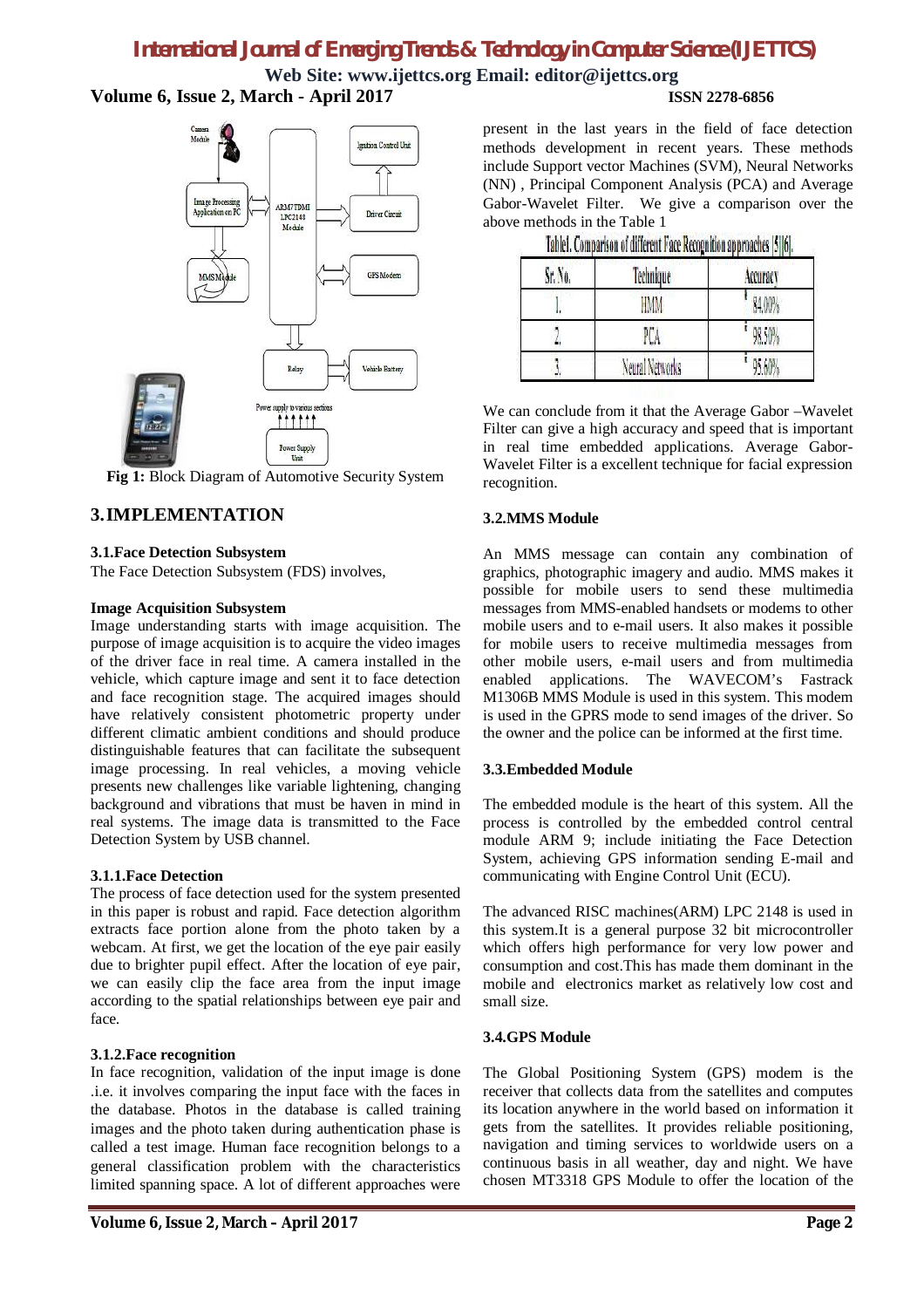**Web Site: [www.ijettcs.org](http://www.ijettcs.org) Email: [editor@ijettcs.org](mailto:editor@ijettcs.org)**

### **Volume 6, Issue 2, March - April 2017 ISSN 2278-6856**

vehicle in time. It has UART (Universal Asynchronous Receiver/Transmitter), which is used to communicate with many other embedded devices.

### **3.5.ENGINE Control Unit**

An Engine Control Unit (ECU) is a type of electronic control unit that controls a series of actuators on an internal combustion engine to ensure the optimum running. The embedded module ARM 7 is responsible for switching ON/OFF the ECU.

### **4. Average Gabor- Wavelet Filter**

Facial expressions have been studied by cognitive psychologists, social psychologist , neurophysiologists, cognitive scientist and computer scientists [1]. Facial expression recognition also follows the research framework of the traditional pattern recognition, which is composed of three main aspects : facial expression acquisition, feature extraction, and expression classification. Among them, feature extraction is the most critical, which can transform the original space as a smaller dimension space, translate the lattice into images expression in the higher level and finish data mapping [2]. Feature selection (FS) is a global optimization problem in machine learning, which reduces the number of features, removes irrelevant, noisy and redundant data, and results in acceptable recognition accuracy [3]. To detect the facial feature there are three different types of approaches which help in the analysis process [4]: Geometric or Local feature –based approach, Non-Geometric or Appearance or holistic feature based approach and Hybrid approach. In hybrid approach, different feature analysis methods such as Geometric, Non-Geometric are combined and may thus give better recognition results than the individual methods [5].

### **5. RELATED WORK**

### Gabor Filter Feature Extraction Technique

Gabor filters can be applied to images to extract features aligned at particular angles. The most considerable parameters of a Gabor filter are angle or frequency can be chosen and used to individualize between different facial emotions depicted in images.

Proposed algorithms is implemented in MaTLaB and JAFEE dataset are used for experiment with ratio 70/30 of training/testing with adaboost classifiers for seven different facial expressions: Anger, Disgust, fear, happy, natural, sad, surprise. A Gabor filter can be represented by the following equation [6].

(x,y), the pixel position in the spatial domain.

λ, Wavelength or a Reciprocal of frequency of pixels.

θ, Orientation of a gabor filter.

 $S_x S_y$ , Standard deviation of the x & y directions.

The parameters x' and y' are given as equation

 $X' = x\cos\theta + y\sin\theta$  y'=- $x\cos\theta + y\sin\theta$  (2)

The amplitude and phases of Gabor filter bank both contribute valuable cues about specific pattern present in images. The amplitude consists of directional frequency spectrum information and a phase contains information about the location of edges and image details. The feature

extraction method converts the pixel and data into a higher-level representation of structure, movement, intensity, characteristic of surface, and spatial configuration of the face or its components. The Gabor features are computed by convolution of input image with Gabor filter bank.  $I(x,y)$  is a gray-scale face image of size M\*N pixels. The feature extraction method can then be defined as a filtering operation of the given face image  $I(x)$ , y) with the Gabor filter u,  $v(x, y)$  of size u and angle v are given as equation [7].

Gu,  $v(x, y)=I(x, y)*\Psi(x, y)$  (3)

2.2 Discrete wavelet transform Feature Selection Technique

In the Wavelet transformation the signal is decomposed into different sub-band which has low frequency coefficient contains dominant information about gesture and detailed coefficient represents disruption and noise in a signal. So we have to extract low frequency coefficient or approximate components from transformed wavelet coefficient matrix [8].

### **6. PROPOSED WORK**

In the Gabor Filter Feature Extraction technique, the dimension and redundancy is too large for performing feature extraction. To overcome this disadvantage of huge feature vector dimension decrease the size of feature vector So that the down sampling is performed without losing any kind of information.This high dimension and redundancy should be reduced by discrete wavelet transformation to obtain optimum features from facial dataset In the Gabor filter feature extraction technique, the problem of feature extraction can be viewed as a dimensionality reduction problem . It refers to transforming the input data into a reduced representation set of features which encode the relevant information from the input dat. In my proposed average Gabor wavelet filtering the wavelet transform is applied on each average Gabor matrix which converts it into four equal sub bands LL, LH, HL and HH in which LL sub band have most prominent information or characteristics features and HH sub band represent most redundancy. Using wavelet transform at one level a filtering of a factor of 4 is carried out on average Gabor feature matrix.

### **7. EXPERIMENTS & RESULTS**

The simulation of proposed work is implemented in MATLAB and JAFFE data set is used for evaluation of proposed algorithm for facial expression recognition.

The JAFFE dataset (Lyons et al., 1998; Zhang et al., 1998) used in experiment contains 213 images posed by 10 female. Among 213 images 150 (70%) are training image and 63 (30%) are testing image. The images were taken from 10 japanese female models. Each image as a resolution of 256 x 256 pixels. The number of images corresponding to each of the 7 categories of expression (neutral, happiness, sadness, surprise, anger, disgust and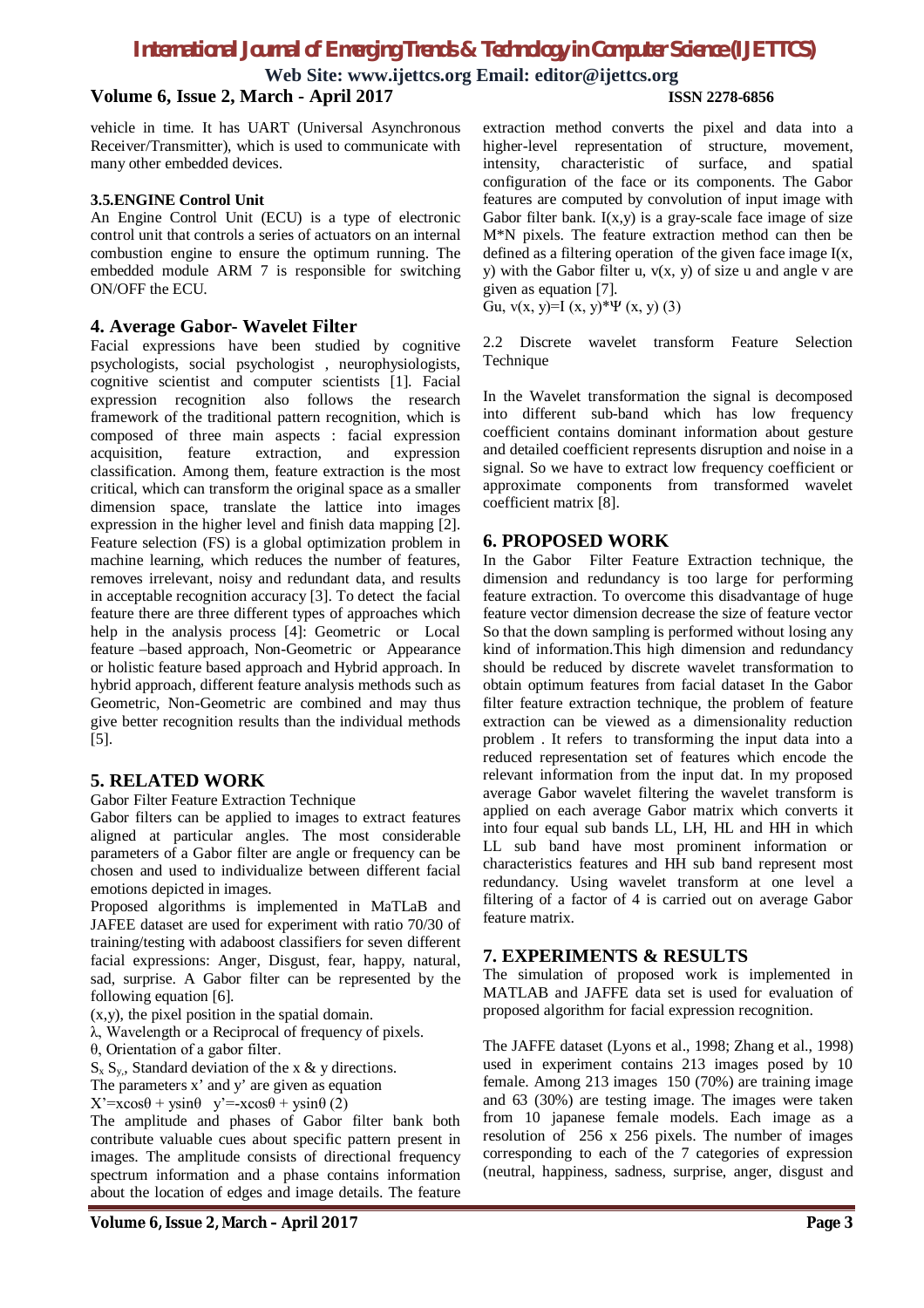**Web Site: [www.ijettcs.org](http://www.ijettcs.org) Email: [editor@ijettcs.org](mailto:editor@ijettcs.org)**

### **Volume 6, Issue 2, March - April 2017 ISSN 2278-6856**

fear) is almost the same 3 or 4. The multiclass AdaBoost classifier is applied for classification of facial expressions.

### **8. Experimental Results and Analysis**

In this project the real time face recognition is achieved using Average Gabor-Wavelet Filter.

Figure 5 shows the experimental result of MATLAB, when test image belongs to the database images as shown.



**Figure 6** shows the experimental results when the thief tries to start the vehicle



**Figure 7** shows the email structure which has been send to the owner's mail.id from the vehicle.

### **9. CONCLUSION**

An embedded automotive security system is presented in this paper.Face recognition is a both challenging and important recognition technique.It has been shown that a proposed system can be implemented at any types of automobiles and can be used at any place where face

recognition is needed. This system reduces increased amount of vehicle theft present today. Comparing with traditional aautomotive system, this system does not need any sensor, and thus it is highly reliable.

### **References**

- [1] Abhinav Ray and Pratosh Deepak Rajkhowa, "Safety Automation of Cars Using Embedded<br>Microcontrollers", World Academy of Science. Microcontrollers", World Academy Engineering and Technology 6, 2005. R. Caves, Multinational Enterprise and Economic Analysis, Cambridge University Press, Cambridge, 1982. (book style)
- [2] Huaqun Guo, H.S. Cheng, Y.D. Wu, "An Automotive Security System for Anti-Theft", Eight International Conference on Networks, 2009. H.H. Crokell, "Specialization and International Competitiveness," in Managing the Multinational Subsidiary, H. Etemad and L. S, Sulude (eds.), Croom-Helm, London, 1986. (book chapter style)
- [3] Matthew Truk and Alex Pentaland, "Eigenfaces for Recognition", Journal of Cognitive Neuroscience Volume 3, Number 1, 1991. J. Geralds, "Sega Ends Production of Dreamcast," vnunet.com, para. 2, Jan. 31, 2001. [Online]. Available: <http://nl1.vnunet.com/news/1116995.> [Accessed: Sept. 12, 2004]. (General Internet site)
- [4] Xiaozheng Zhang, Yongsheng Gao, "Face recognition across pose: A review", Pattern Recognition 42, ELSEVIER, 2009.
- [5] Kohir V.V, Desai U.B, "Face Recognition using a DCT-HMM approach", WAC'98, Oct. 1998
- [6] Oravec M, Pavlovicova J, "Face recognition methods based on Principal Component Analysis and feed forward neural networks", Neural Networks, July 2004.
- [7] Hui Song, Sencun Zhu and Guohong Cao, "SVATS: A Sensor-network-based Vehicle Anti-Theft System", IEEE INFOCOM, 2008
- [8] Geeth Jayendra, Sisil Kumarawadu and Lasantha Meegahapola, "RFID-Based Anti-theft Auto Security System with an Immobilizer", Second International Conference on Industrial and Information Systems, ICIIS 2007.
- [9] Robert Bosch GmbH, "Device for protecting a motor vehicle against theft", United States Patent 6856044, 2001.
- [10]ARM Co., "ARM Developer Suite User's Guide", 2001
- [11]Auto-Trac Inc., "Vehicle Tracking and security system", United States Patent 5223844, 1992.

### **AUTHORS**



**P.Bhavani sankar** received the B.Tech. degree in Electronics and Communication Engineering from Sri Vasavi Engineering College,Tadepalligudem in 2011 and M.Tech. degree in Embedded Systems from KL University in 2014. From june 2015 to